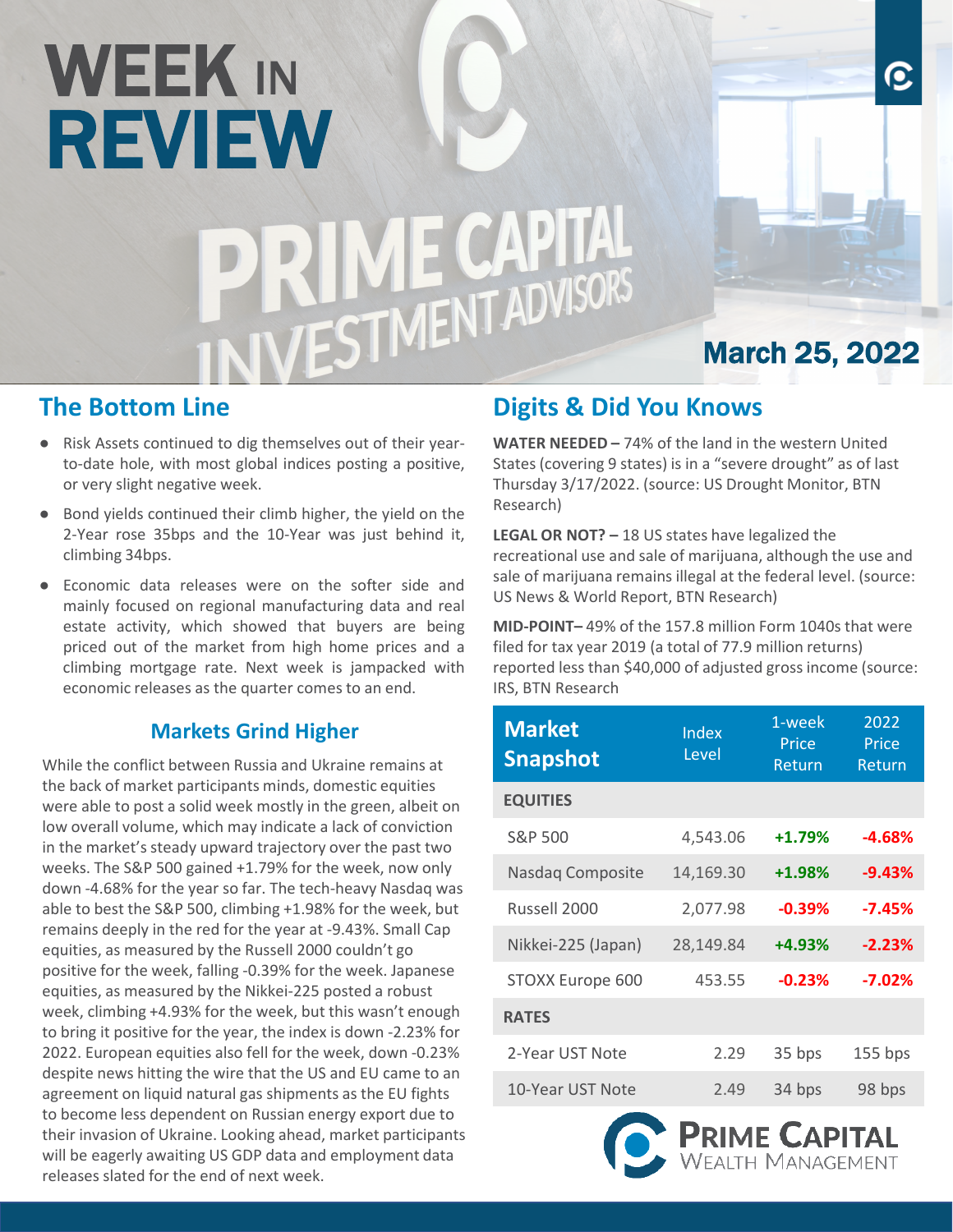# March 25, 2022

# WEEK IN **REVIEW ©**

#### **Chart of the Week**

Sales fell. For the month of February, New Home Sales missed expectations of 810k, landing at 772k. With home prices, both existing and new, sky-high and with a rapidly increasing average 30-year mortgage rate, the data is suggesting that some buyers are being priced out of the market. According to data from the Census Bureau, the median sales price of a new home increased 10.7% last month from the previous year, to an astounding \$400,600. Home builders are also expecting sales to continue to falter throughout the year as inflation keeps builders' costs high and the Fed's monetary tightening policy will likely push the average mortgage rate even higher, pricing even more potential buyers out of the market.

#### **New Home Sales Stumble as Mortgage Rates Climb**

For the second month in a row, New Home New Home Sales (Top) Avg. 30-Year Mortgage Rate (Bottom)



#### **Economic Rundown**

- **Chicago Fed Nat Activity** missed the mark, coming in at 0.51 versus expectations of 0.54.
- **Richmond Fed Manuf. Activity** came in above expectations of 2, landing at 13.
- **MBA Mortgage Applications** fell from last week's reading of -1.2% to -8.1%.
- Coming in softer than expected, **New Home Sales** were 772k for the month of February, versus survey estimates of 810k.
- The US **Current Account Deficit** was slightly smaller than expectations of -\$218.0b, landing at -\$217.9b.
- **Initial Jobless Claims** came in below expectations of 210k at 187k.
- **Durable Goods Orders** contracted by more than expected at -2.2% versus expectations of -0.6%.
- **S&P Global US Manufacturing PMI** was stronger than expectations of 56.6, landing at 58.5. **S&P Global US Services PMI** also came in stronger than expectations of 56.0, coming in at 58.9.
- **Kansas City Fed Manf. Activity** smashed expectations of 26, landing at 37.
- **Pending Home Sales** fell by -4.1% missing expectations of a +1.0% increase.
- Missing expectations of 59.7, **U. of Mich. Sentiment** landed at 59.4.

#### **The Week Ahead** Monday • Wholesale Inventories Tuesday • FHFA House Price Index • Conf. Board consumer Confidence Wednesday • MBA Mortgage Applications • ADP Employment Change • GDP Thursday • Personal Income & Spending • Initial Jobless Claims • MNI Chicago PMI Friday • Change in Nonfarm Payrolls • Construction Spending • ISM Manufacturing

©2022 Prime Capital Investment Advisors, LLC. The views and information contained herein are (1) for informational purposes only, (2) are not to be taken as a recommendation to buy or sell any investment, and (3) should not be construed or acted upon as individualized investment advice. The information contained herein was obtained from sources we believe to be reliable but is not guaranteed as to its accuracy or completeness. Investing involves risk. Investors should be prepared to bear loss, including total loss of principal. Diversification does not guarantee investment returns and does not eliminate the risk of loss. Past performance is no guarantee of comparable future results.